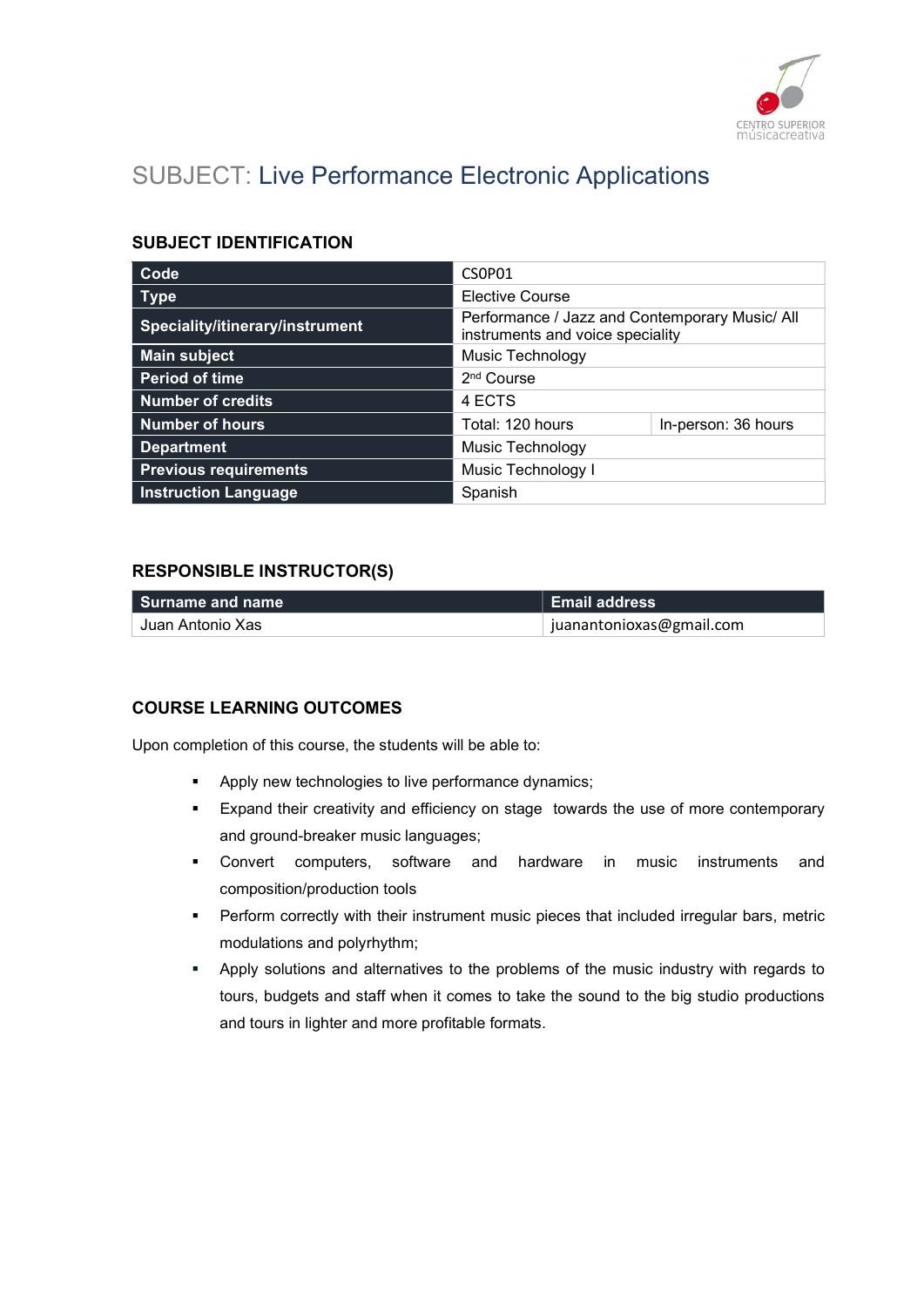

## COURSE CONTENT

| <b>Thematic block</b>                                            | Themes/repertoire                                                                                     |
|------------------------------------------------------------------|-------------------------------------------------------------------------------------------------------|
| I. Technological concepts<br>musical and creative<br>application | Theme 1. Ableton live software: setup (Interface, audio, MIDI, Dual<br>Screen, plug-ins and out etc.) |
|                                                                  | Theme 2. Recording and midi edition, Warping, quantization, swing.                                    |
|                                                                  | Theme 3. The Sampling art: Sound design, wavetable, synthesis.                                        |
| II. Rhythms advanced<br>creation                                 | Theme 4. Beat Making I, Introduction: Rhythm creations                                                |
|                                                                  | Theme 5. Beat Making II: analysis                                                                     |
|                                                                  | Theme 6. Beat Making III: performance                                                                 |
| III. Audio effects and final<br>project                          | Theme 7. Audio effects (reverb, delay, compression, EQ etc.); the<br>loop art, automatization.        |
|                                                                  | Theme 8. Templates and mapping: template making and mapping                                           |
|                                                                  | Theme 9. Track ending: mixing, click, link, groups and deliveries.                                    |
|                                                                  | Theme 10. Final project: mock-up and live concert with other music<br>instruments or artists.         |

## **METHODOLOGY**

<u> 1989 - Johann Barnett, mars et al.</u>

| Theoretical activities                                                       | Theoretical/conceptual explanations and analysis of different<br>examples coming from all the most relevant music styles.                                                            |
|------------------------------------------------------------------------------|--------------------------------------------------------------------------------------------------------------------------------------------------------------------------------------|
| <b>Practical activities</b>                                                  | Practical application of what has been studied in class through<br>transcriptions, group intonation, performance with instrument,<br>sight-reading, rhythms and melodies composition |
| <b>Other training mandatory</b><br>activities (workshops,<br>seminars, etc.) | Thematic sessions with visiting professors                                                                                                                                           |

## CALIFICATION CRITERIA AND TOOLS

<u> The Common Service Common Service Common Service Common Service Common Service Common Service Common Service Common Service Common Service Common Service Common Service Common Service Common Service Common Service Common</u>

| <b>Theoretical activities</b> | Participation: The students must actively participate in class,<br>proving interest and/or understanding of the content covered.<br>Continuous evaluation: The students must fulfil the requested<br>assignments during the whole academic course, proving research<br>ability and practice synthesis skills concerning theoretical concepts<br>in performance. |
|-------------------------------|-----------------------------------------------------------------------------------------------------------------------------------------------------------------------------------------------------------------------------------------------------------------------------------------------------------------------------------------------------------------|
| <b>Practical activities</b>   | Participation: The students must actively participate in class,<br>proving interest and/or understanding of the content covered.<br>Continuous evaluation: The students must fulfil the requested<br>practical assignments during the whole academic course based on                                                                                            |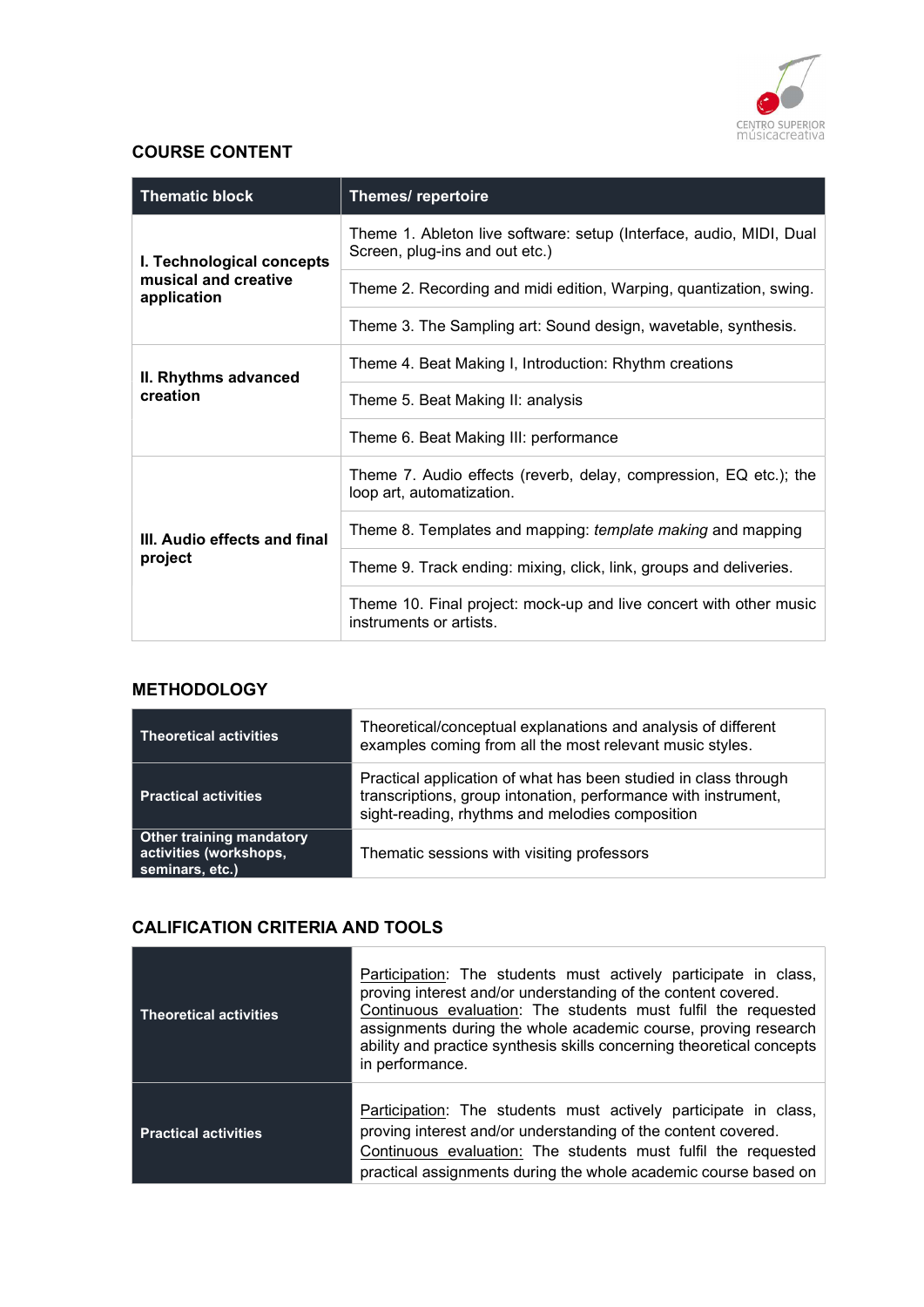

|                                                                                 | to team-work dynamics and also prove writing and oral skills,<br>beside performing skills.                                                           |  |  |
|---------------------------------------------------------------------------------|------------------------------------------------------------------------------------------------------------------------------------------------------|--|--|
|                                                                                 |                                                                                                                                                      |  |  |
|                                                                                 | Performance exams: The students must take at least two exams                                                                                         |  |  |
|                                                                                 | during the academic course in order to show the practical skills<br>acquired and the practical assimilation of the course contents,                  |  |  |
|                                                                                 | following the tests instructions.                                                                                                                    |  |  |
| <b>Other educational mandatory</b><br>activities (workshops,<br>seminars, etc.) | Participation: The students must actively participate in the different<br>relevant events as considered by the instructor or by the<br>coordinators. |  |  |

#### EVALUATION CRITERIA

The student assessment will be carried out through continuous evaluation during the whole academic year based on attendance, active participation and the practical exercises requested during the course of the year. In addition, the students will take two exams: a mid-term exam in February in order to check the level of assimilation and knowledge acquisition and a final exam in June in order to determinate the level acquired by the student. Please find below the details regarding the evaluation criteria of each type of activity:

| <b>Theoretical activities</b>                                                | Argue with ease upon the available tools in the current music industry<br>for the technological implementation in live performances and their<br>main technical characteristics.                                                                                                                                            |
|------------------------------------------------------------------------------|-----------------------------------------------------------------------------------------------------------------------------------------------------------------------------------------------------------------------------------------------------------------------------------------------------------------------------|
|                                                                              | Argue upon the new and ground-breaking music languages providing<br>concrete examples.                                                                                                                                                                                                                                      |
|                                                                              | Design a theoretical approach about how to integrate the new<br>technologies and techniques studied in live applications                                                                                                                                                                                                    |
|                                                                              | Prove deep understanding of the themes covered in the course<br>arguing with maturity over the music industry future, providing personal<br>reflections, ideas and possible solutions to concrete problems.                                                                                                                 |
|                                                                              | Use computers, software and hardware in their personal performance<br>and composition processes; recording in class or at home or in live<br>performances in class carrying out the tasks assigned by the instructor.<br>directo en clase proyectos o tareas asignadas por el Profesor.                                     |
| <b>Practical activities</b>                                                  | Achieve a homogeneous implementation and musical integration of<br>the tools studied in class into their personal sound or music writing<br>process. This should be proved through brief performance/composition<br>exercises in class and homework to be developed by the student<br>individually.                         |
| <b>Other mandatory training</b><br>activities (workshops,<br>seminars, etc.) | To attend and participate in the Tech&Play events organised by the<br>School and for their education (Meet the artists sessions, invited<br>professors sessions, concerts and rehearsals) and go to the<br>corresponding concerts of artists that use the above-mentioned tools<br>in order to observe and learn from them. |